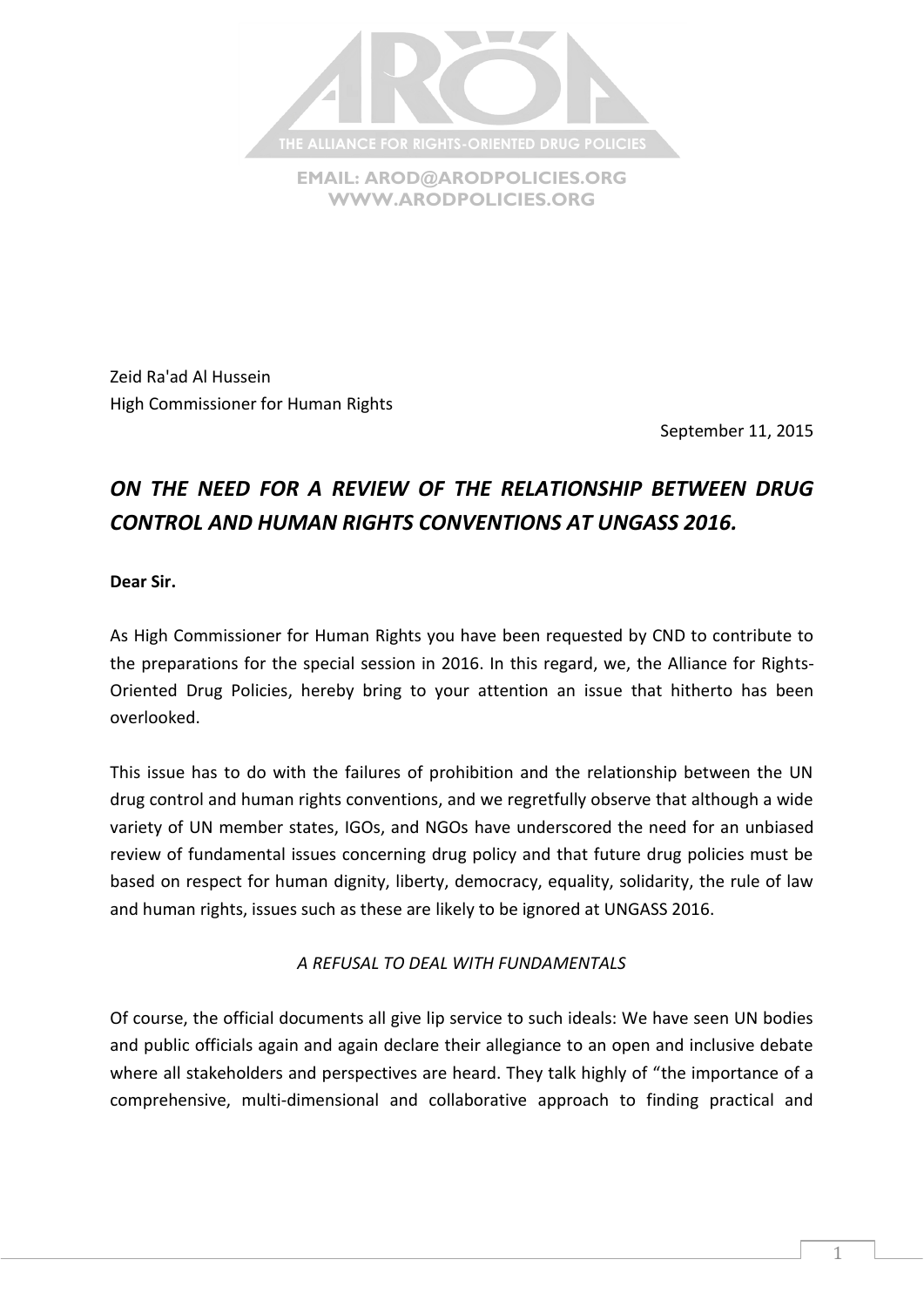

sustainable solutions to the drug issues facing communities throughout the world";<sup>1</sup> they talk of "addressing all the consequences of the world drug problem, including in the health, social, human rights, economic, justice and security fields,"<sup>2</sup> and they seem genuinely concerned about "the importance of a broad, transparent, inclusive and scientific evidencebased discussion . . . on the most effective ways to counter the world drug problem, consistent with the three international drug control conventions and other relevant international instruments."<sup>3</sup> They have even declared time and time again that at its special session on the world drug problem in 2016, the General Assembly should "address substantive issues on the basis of the principle of common and shared responsibility and in full conformity with the purposes and principles of the Charter of the United Nations, international law and the Universal Declaration of Human Rights,"<sup>4</sup> and that "special attention should be given to all human rights-related matters."<sup>5</sup>

Still, such fine words seem to be little more than window dressing, conceivably put in place to cover up a more sinister reality. And for those who look more closely, it seems evident that there are powerful forces at play, forces that will go to great lengths to ensure that any discussion on the future of drug policy are firmly grounded within the parameters of the current law-and-order paradigm.

We find this highly unfortunate, and we think it betrays a dishonest and biased approach an approach that is more influenced by high officials' psychological defense mechanisms than sincere aspirations to deal with reality.

There is, after all, plenty of evidence to suggest that in respect to key thematic areas (such as drugs and health, drugs and crime, drugs and development, and drugs and human rights) drug prohibition has proved to be a bigger problem than the drugs themselves, contributing to a worsening crisis in these areas. And while prohibitionist-minded officials continuously struggle to discount this evidence, it is well known amongst drug policy researchers. In fact, virtually every commission who has studied this issue has confirmed the same, and as most

 $^5$  Ibid, p. 5.

l 1 *High-level General Assembly Thematic Debate in support of the process towards the 2016 Special Session of the General Assembly on the World Drug Problem*, New York, 7 May 2015.

 $2$  Ibid.

<sup>&</sup>lt;sup>3</sup> Special Segment: Preparations for, the Possible Outcomes of and Organizational Matters Relating to the Special Session of *the General Assembly on the World Drug Problem to Be Held in 2016*, Report of the Secretariat, E/CN.7/2014/17, p. 4.

 $<sup>4</sup>$  Ibid.</sup>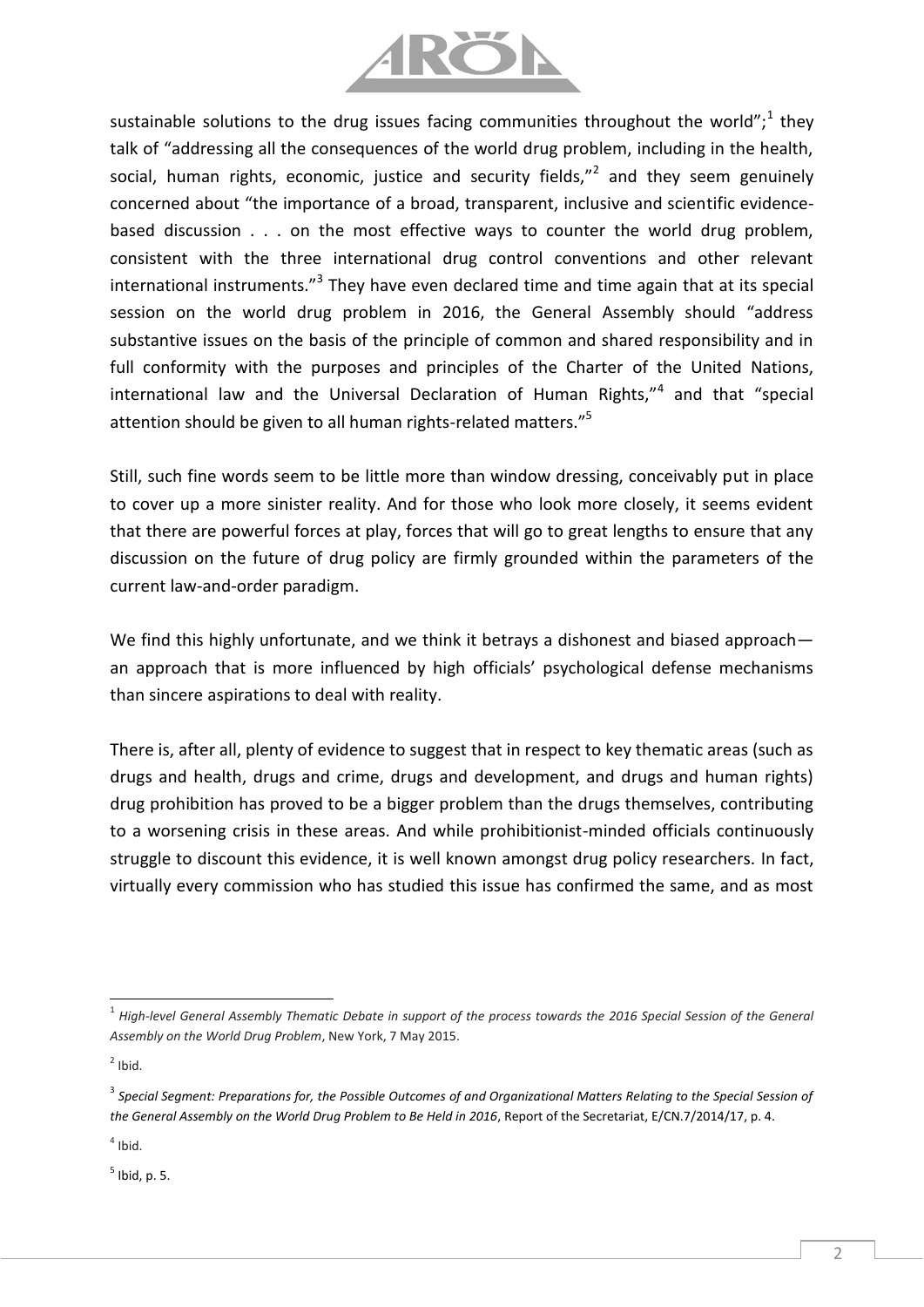

reports on drug policy expand on this factual picture, you are hard pressed to find a knowledgeable scholar who will disagree. $6$ 

This should come as no surprise to the High Commissioner, for the allegations and the evidence behind them has already been presented elsewhere. If you look at the different contributions to the UNGASS preparatory process, you will find Mr. J. Calzada, Secretary General of the National Drugs Bureau of Uruguay, pointing out that the assumption that criminal sanctions are an effective way to eliminate drug use is not borne out by the evidence, and that it would be senseless to continue pursuing current policies in the hope of achieving results.<sup>7</sup> You will see UN agencies such as UNDP and NGOs such as the Global Commission on Drug Policy, ENCOD, Transform Drug Policy Foundation, Health Poverty Action, Open Society foundations, the West Africa Commission on Drugs, IDCP and INPUD try to impress upon UN officials the fact the degree of criminalization has little to no impact on the prevalence of drug use;<sup>8</sup> that many of the harms and costs that are associated with drug use are substantially driven by prohibition, and that it is absurd to justify the status quo by the claim that drug use is harmful "when the perverse irony is that prohibition itself creates, drives, and perpetuates drug-related harms."<sup>9</sup>

Together with the Organization of American States, these actors have presented information suggesting that some form of legalization is the only sensible solution to the drug problem.<sup>10</sup> and they have pointed out the importance that you act on the available evidence and organize a thorough review of the pros and cons of prohibition versus alternatives.

These are not the only actors who have pointed out the importance of a honest, inclusive and open debate at UNGASS 2016: In the run-up to this meeting the United Nations University has pointed out a host of little recognized, detrimental side-effects of

 $\overline{a}$ 

<sup>6</sup> For more on this, as well as every other contention made here, see Roar Mikalsen, *To End a War: A Short History of Human Rights, the Rule of Law, and How Drug Prohibition Violates the Bill of Rights* (attachment).

<sup>7</sup> Inter-Parliamentary Union, *Panel Discussion on the Legalization of Drugs: Can it Help Curb Organized Crime? p. 2*

<sup>8</sup> UNDP, *Perspectives on the Development Dimensions of Drug Control Policy*, March 2015; Jean-Paul Grund & Joost Breeksema, *Coffee Shops and Compromise: Separated Illicit Drug Markets in the Netherlands*, Open Society Foundations, 2013; Transform Drug Policy Foundation, *Drug Decriminalisation in Portugal: Setting the Record Straight*, 2014; Artur Domosławski, *Drug Policy in Portugal: The Benefits of Decriminalizing Drug Use*, Open Society Foundations 2011; see also *infra* note 10.

<sup>9</sup> INPUD, *Drug User Peace Initiative: A War on the Health of People who Use Drugs*, 2014, p. 1

<sup>10</sup> Organization of American States, *The Drug Problem in the Americas,* 2013; Transform Drug Policy Foundation, *How to Regulate Cannabis: A Practical Guide*, 2014; Transform Drug Policy Foundation, *After the War on Drugs: Blueprint for Regulation*, 2009; IDPC, *The Road to UNGASS 2016: Process and Policy Asks from the IDPC*, November 2014; Global Commission on Drug Policy, *Taking Control: Pathways to Drug Policies that Work*, 2014; Catherine Martin, *Casualties of War: How the Drug War is Harming the World's Poorest*, Health Poverty Action, 2015; WACD, *Not Just in Transit: Drugs, the State and Society in West Africa*, An Independent Report of the West Africa Commission on Drugs, June 2014.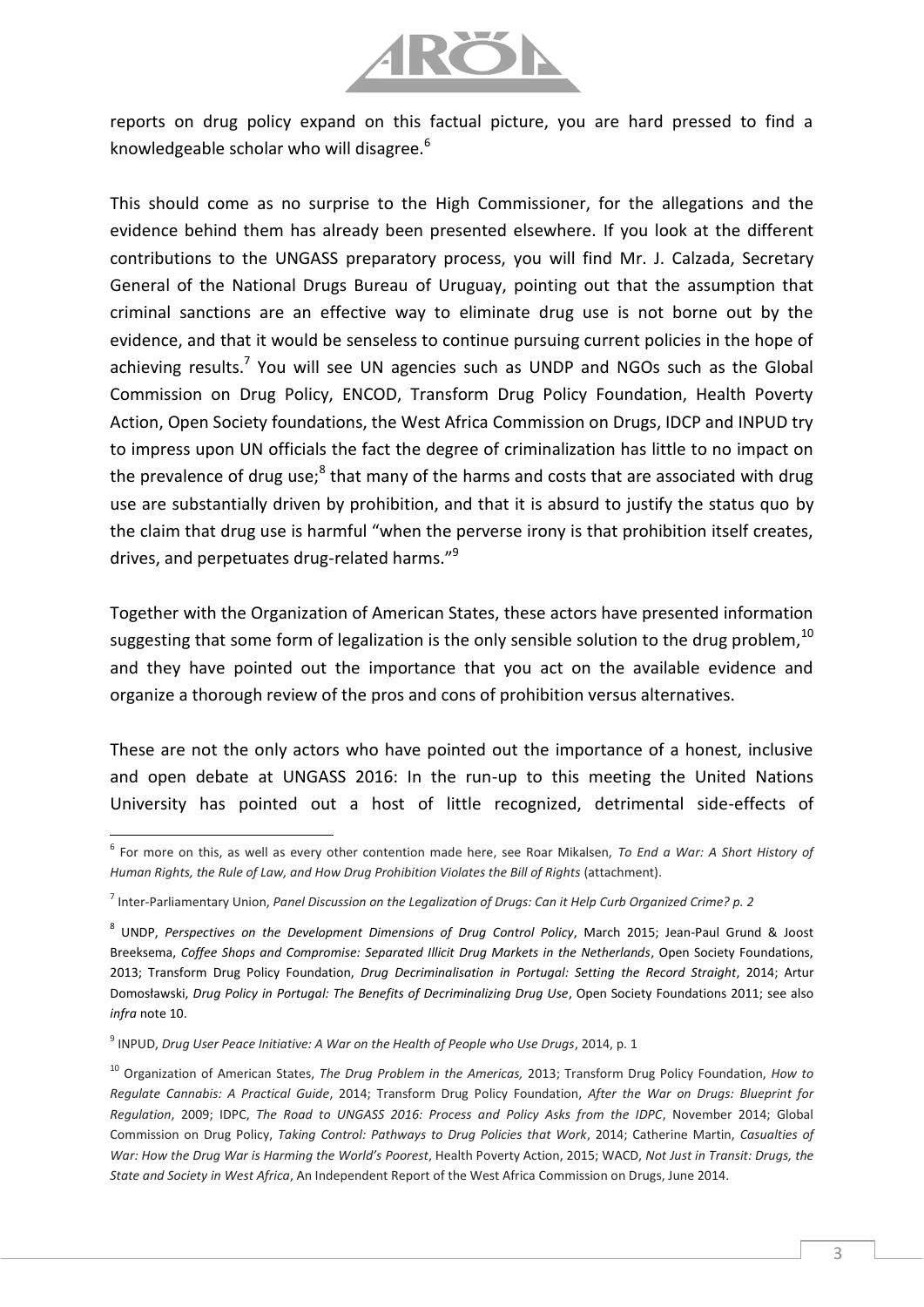

prohibition, $11$  as well as the importance of seizing the special session as an opportunity to evaluate and adjust drug control arrangements to ensure that they reflect the original concern of the drug control conventions—that is, "the health and welfare of mankind."<sup>12</sup> Your Secretary General, Ban Ki-moon, has called for a "wide-ranging and open debate that considers all options."<sup>13</sup> The Assistant Secretary-General of the UN Development Program, Jessica Faieta, has underscored that rather than engaging in limited reforms of existing policies, it is "crucial to undertake a paradigm shift."<sup>14</sup> The General Assembly has reaffirmed "that countering the world drug problem must be done in full conformity with the purposes and principles of the Charter of the United Nations and other provisions of international law, including the Universal Declaration of Human Rights."<sup>15</sup> And the head of United Nations University's UN Office, James Cockayne, has warned that if the CND does not broaden its horizons in its preparations for UNGASS 2016, this special session will be seen by the media and the global public as disconnected from current realities on the ground, and as avoiding a "wide-ranging debate" in favor of the status quo.

Among other things, Mr. Cockayne has mentioned the permissibility and practicality of regulating the supply of certain scheduled substances (notably cannabis) as among the important issues currently excluded from the UNGASS draft agenda.<sup>16</sup> Also other actors such as the OAS and European Union have stated that the outcome of UNGASS should be a concise and focused document reflecting the debate on different approaches to tackling the world drug problem. They have underlined the importance of considering new approaches that are based on knowledge and scientific evidence, $17$  ensuring a firm evidence-base for future policies, one that is based on respect for the principles of equality, proportionality, human rights and the rule of law—and that this can only be achieved if issues that have been ignored for too long get the attention they deserve. As the UNDP has reminded the treaty bodies:

 $\overline{a}$ 

<sup>&</sup>lt;sup>11</sup> United Nations University, *Improving the Development Impact of Drugs Policy: Meeting Note from a Luncheon Roundtable*, July 2014.

<sup>12</sup> United Nations University*, The Road to UNGASS 2016 on the World Drug Problem: Meeting Note from a Roundtable Discussion*, November 2014, p. 1.

<sup>&</sup>lt;sup>13</sup> Remarks of the Secretary-General at the special event on the International Day against Drug Abuse and Illicit Trafficking, New York, 26 June 2013.

<sup>14</sup> United Nations University*, The Road to UNGASS 2016 on the World Drug Problem: Meeting Note from a Roundtable Discussion*, November 2014, p. 2.

<sup>15</sup> *General Assembly resolution 68/197 of 18 December 2013*.

 $16$  Ibid, p. 2.

 $17$  AG/RES. 1 (XLVI-E/14): Reflections and Guidelines to Formulate and Follow up on Comprehensive Policies to Address the World Drug Problem, September 19, 2014.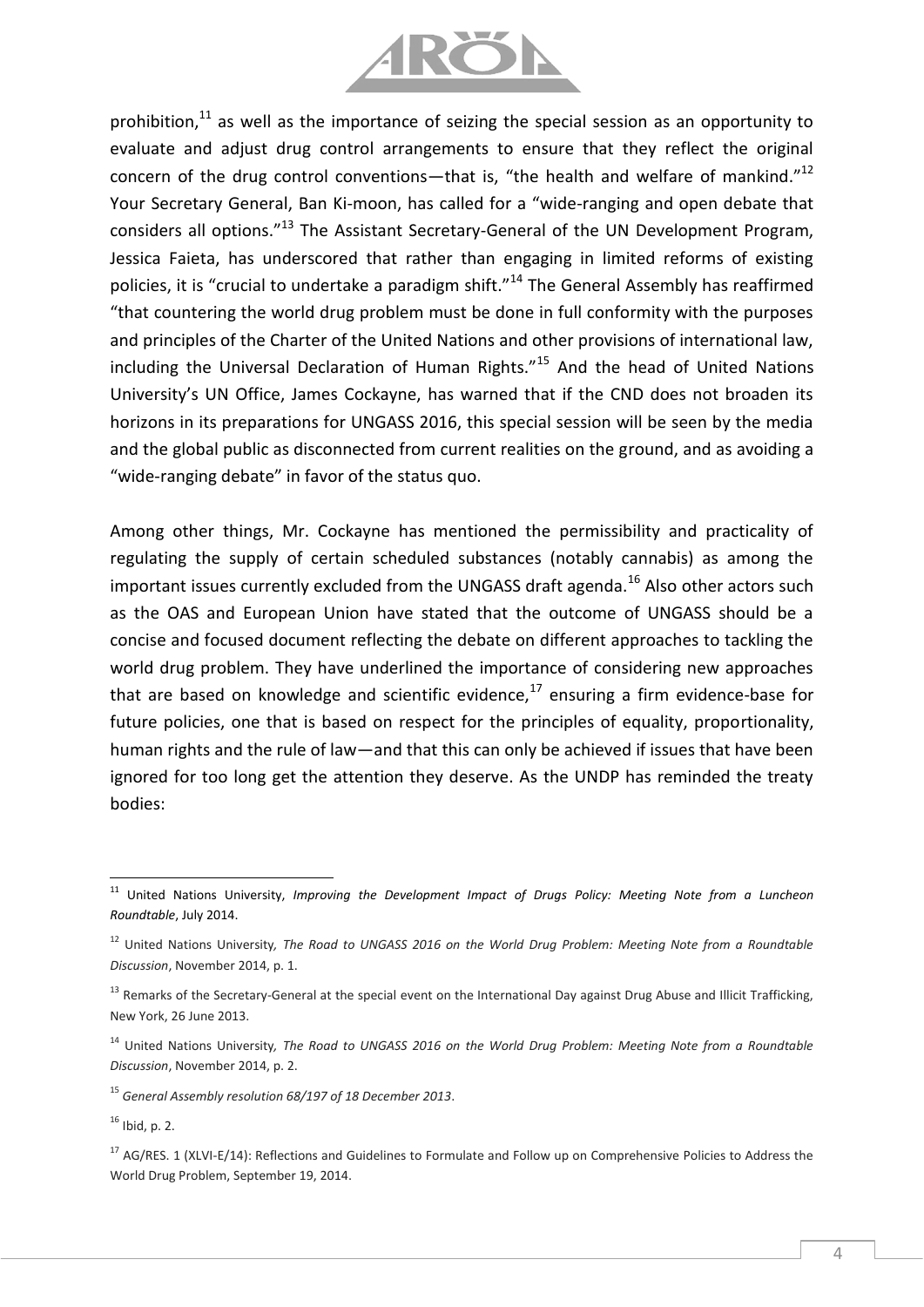

*"Ultimately, the UN's involvement in drug control should be a means to achieve its core objectives as embodied in the UN Charter and the Universal Declaration of Human Rights, and enshrined in numerous treaties: peace, development, and human rights. Therefore, a clearer consideration and evaluation of the impact of drug policies impacts on these key objectives would greatly enhance the debate. UNGASS 2016, and preparations thereto, provide important opportunities for a comprehensive discussion of successes and challenges around drug control policy . . . and ultimately, to promote system-wide coherence with respect to global drug control strategies."<sup>18</sup>*

All this considered we find it more than a little bit curious that UN officials tasked with the preparations for UNGASS 2016 seem so eager to ensure that the future of drug policy is only discussed within the framework of the current law-and-order paradigm. From the documentation received, it is perfectly clear that no honest, unbiased review of the status quo can commence without discussing alternatives to prohibition—and yet high officials, while giving lip service to the principles of human rights and the importance of evidence based policies, continue the preparatory process unabated under the prejudiced opinion that future policies must be firmly set within the current law-and-order paradigm.

## **We are here to tell you that we, the Alliance for Rights-Oriented Drug Policies, strongly reject any effort to ensure that the debate about future policies remains firmly entrenched within this rights-violating paradigm.**

UN officials have received overwhelming evidence to suggest that the law and order approach to drug policy has failed and that a regime of controlled government regulation would be a more effective and humane approach to the drug problem. Still, there seems to be not only an ongoing effort to make sure that any discussion about future drug policies starts with the assumption that prohibition is the best way to protect the health and welfare of humanity, but there also seems to be an aversion for looking into what exactly the "drug problem" and "human rights problem" is.

Insofar as the Office of the High Commissioner brings legitimacy to this status quo, we believe that you are acting contrary to your mandate. And we find your observations, such as the ones your office shared at the High level review of the Political Declaration and Plan of Action, 13-14 March 2014, to be seriously lacking.

We do appreciate your effort to point out that a series of human rights violations have followed in the wake of drug prohibition, and that you point to violations of the right to life,

l <sup>18</sup> UNDP, Perspectives on the Development Dimensions of Drug Control Policy, March 2015, p. 3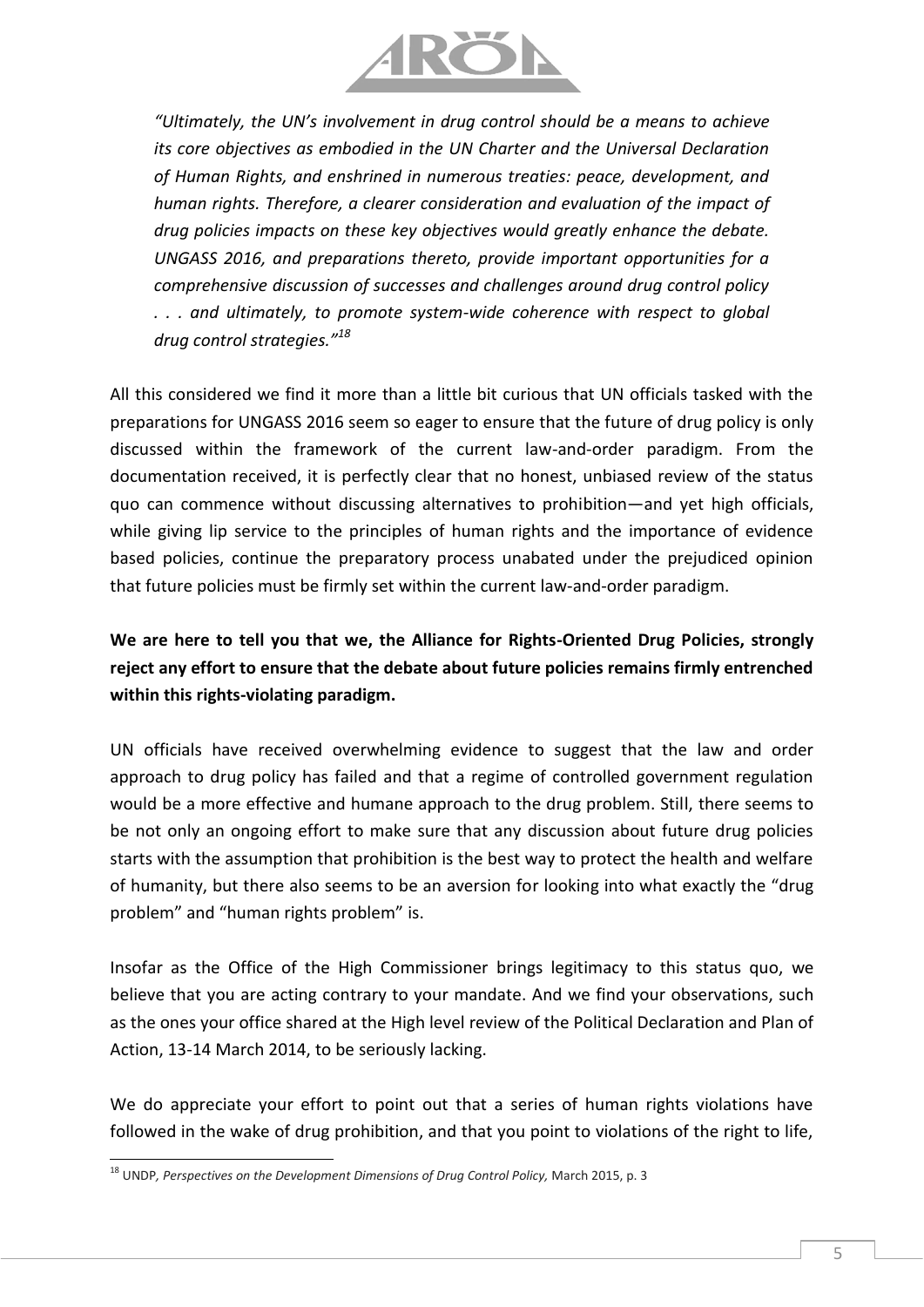

the right to health, the prohibition of torture and other forms of ill treatment, the prohibition of arbitrary detention, the right to equality and non-discrimination, the rights of indigenous peoples, as well as the rights of children as issues of serious concern.

However, we find your addressal of these problems to be too general and to stop way short of any meaningful analysis on the problems of drug prohibition and its relationship to human rights law.

There is, after all, increasing evidence that drug prohibition *itself* represents a violation of human rights principles, and yet, despite the precedence for collaboration between UNODC and your office, you have done nothing to ensure that the increasing gulf between drug law and human rights law are properly looked into.

As more and more voices are calling for a system-wide approach to drug policy, one that addresses the evidence of its fundamental incongruity with the principles of equality and proportionality, we find your continued silence on the topic deeply regrettable and we note with grave concern any action on your part that fails to address the inherent human rights problems of prohibition. Together with Mexico, Colombia, Ecuador, Uruguay, Costa Rica, Guatemala, the Czech Republic and other actors, we reject any attempt to turn the UNGASS 2016 into a talk club supportive of the status quo, and we find such prohibitionist preferences deeply disturbing as most experts on drug policy will agree that the war on drugs, including its foundation, the UN drug control conventions, are political and not evidence-based constructs.

Indeed, as a majority of drug policy researchers agree that rather than protecting the public health and welfare (which was the whole point of the drug conventions), the global drug control regime has only succeeded in making matters worse, it appears obvious that we need to look *beyond* the parameters of prohibition to find a just and effective solution to the world drug problem.

#### *THE NEED FOR A FUNDAMENTAL REVIEW OF UNDERLYING PREMISES AND PRESUMPTIONS*

This means that officials cannot simply assume that the premises and presumptions that brought prohibition into being are valid today. Officials must have the courage to reconsider whether or not they reflect current knowledge, for *only if their beliefs mirror reality* can drug prohibition be compatible with human rights.

It is after all a fact that no matter the future direction of our drug policies, they must be harmonious with fundamental human rights standards and principles like that of autonomy,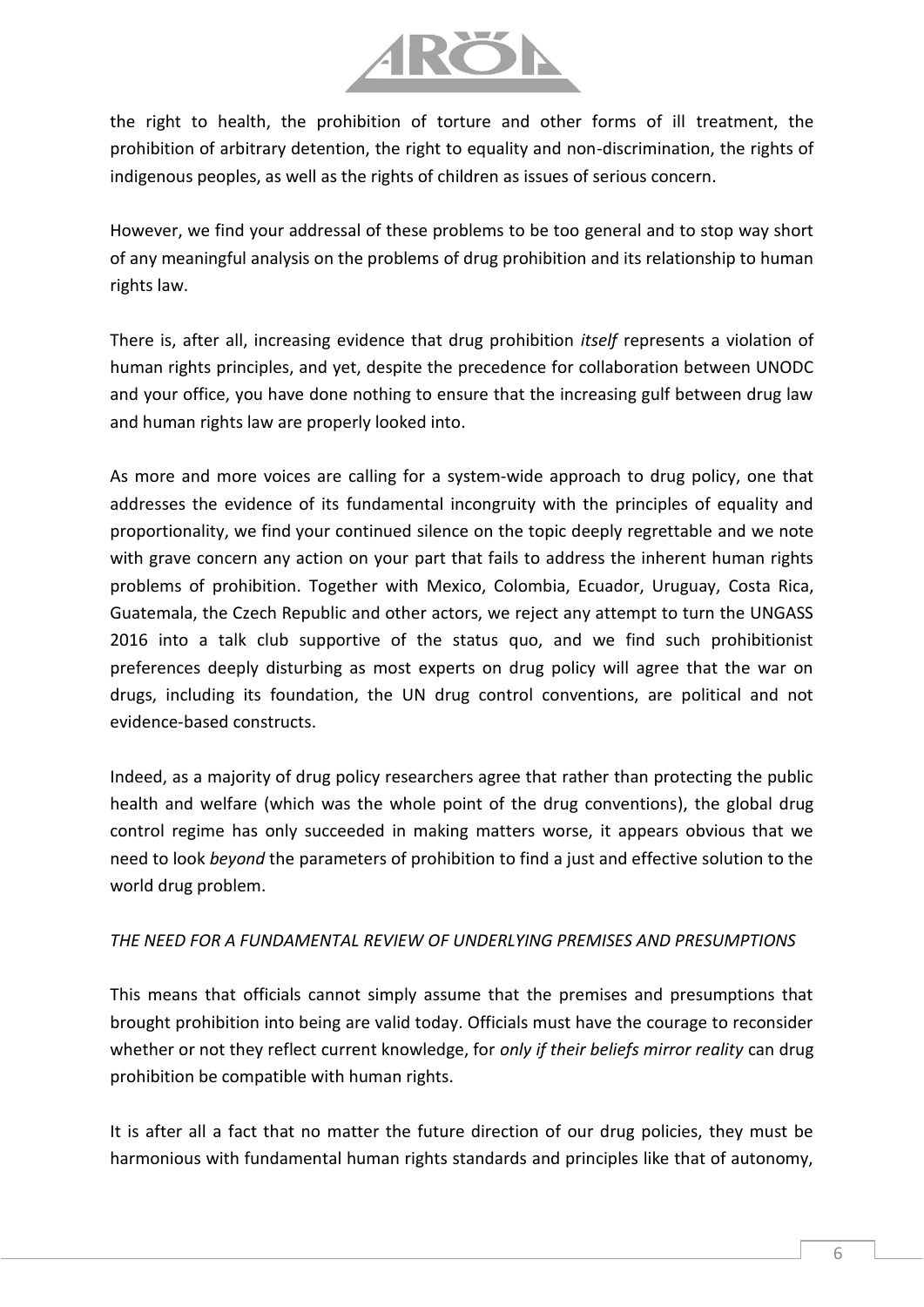

dignity, proportionality and equality. They must be effective ways of dealing with harms, they must be the least intrusive means available, and they must be evidence-based constructs reasonable people can agree on. *No one in their right mind will claim otherwise,*  and as grave doubts exist whether or not this is currently the case, it seems clear that UNGASS 2016 must go back to basics: its prime objective should be an all-inclusive evaluation of what we have learned after nearly a century of prohibition, and the purpose of this evaluation should be to have the relationship between the drug control conventions and human rights conventions reviewed in light of the factual reality.

In this regard, important questions that must be considered are: What exactly is the drug problem? What part of it is prohibition related and what part is pharmacologically related? What is the historical origin of drug prohibition? Is it the result of a proper political process? Did officials back then listen to expert advice and build their policy on facts, or could it be the result of a moral panic, brought into being by nothing but prejudice and fear mongering officials' self-serving agendas? What effect has prohibition had on the supply and demand of illicit drugs? Has it proven itself efficient, or are there fatal flaws in the strategy that cannot be amended? To what extent has the drugs economy corrupted our social order? Are the good guys and bad guys clearly defined, different groups, or has the illicit economy corrupted society to the point where entire governments are in on it? If so, how realistic is the goal of winning the war on drugs? Is this war effort really necessary, or are there other alternatives to prohibition, less intrusive and more efficient at protecting the health and welfare of mankind? And last but not least, how does our catalogue of rights compare to this factual picture?

So far prohibitionists have not been willing to look into such questions. Until this day, they have embraced a policy of fear without giving any consideration to whether or not their fear is misplaced, and in order to maintain their punitive policy they have studiously ignored all evidence of its failure. We see this clearly in the UN drug control machinery, for rather than objectively evaluating what the problem actually is, the workings of this machinery has been skewed and biased in favor of the prohibition ideology and its terminology has never admitted to any positive benefits deriving from drug use. On the contrary, in order to justify a war on drugs and the goal of a drug-free world, the negative dimensions of drug use have been its sole focus and the message has been that the consumption of illicit drugs (unlike alcohol) is always problematic and must never become accepted as a way of life.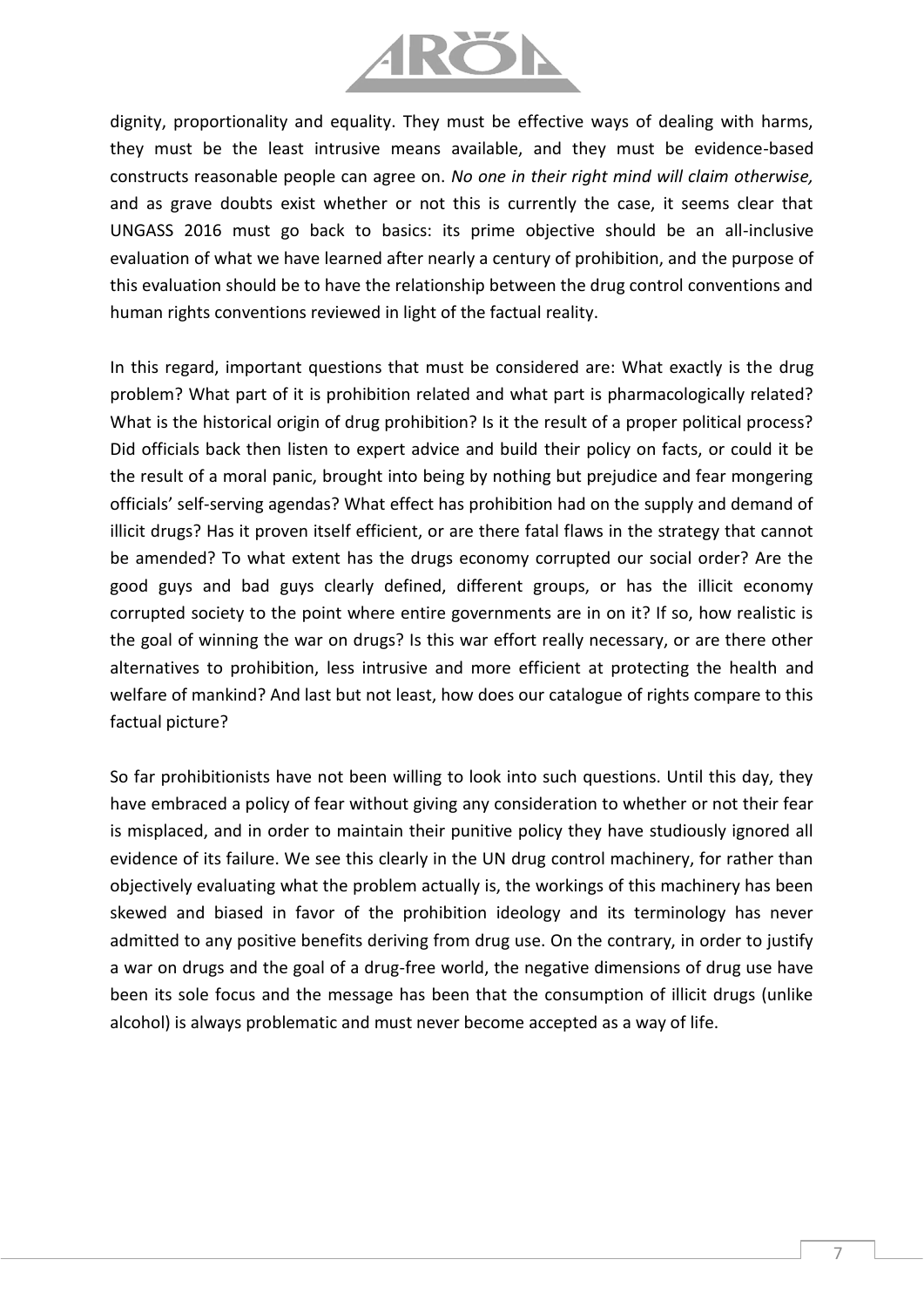

The fact that leading UN officials such as Antonio Maria Costa has compared the legalization of drugs to the legalization of pedophilia, human trafficking, and arms smuggling<sup>19</sup> speaks volumes about the perceived drug threat and the flawed reasoning behind the drug war. In our view, this one-sided approach has been a recipe for disaster, for there is ample evidence to suggest that not all drugs are as bad as the prohibitionists seem to think. On the contrary, we are certain that a balanced review of the issue would find that a large majority of users are thankful for their drug of choice, that their use is unproblematic for society, and that the misuse of certain drugs are essentially a symptom of deeper issues our civilization is struggling with.

In other words, we believe that the "drug problem" has more to do with cultural factors than pharmacological properties of drugs. We believe that we have a lot to learn from other times and places where drug use was (and remains) an unproblematic part of life, and that a more mature society would deal with the problematic symptoms of drug abuse in a more respectful and intelligent manner.

Prohibitionists, of course, may disagree. These, however, are not controversial assertions and more and more people are calling for a fundamental review of drug policy.

Indeed, that was the very reason why countries such as Colombia, Mexico and Guatemala demanded the UNGASS meeting in 2016, and even if certain hardliners are doing their best to keep the upcoming review firmly embedded in the prohibitionist paradigm, UN officials can no longer take for granted that a law and order approach to the drug problem is the best way to protect the health and welfare of mankind. An open and frank debate *must go* beyond this assumption; it must begin with the fundamentals and not only deal with the criticism specifically leveled against the scheduling system (which is hopelessly outdated and does not reflect current knowledge about the different drugs' potential for use and abuse) but also the system of prohibition in general. $^{20}$ 

## **It also goes without saying that to ensure a balanced approach, this issue can only be decided under the auspices of an independent, impartial, and competent committee.**

l

<sup>&</sup>lt;sup>19</sup> Statement by the United Nations Under-Secretary-General and Executive Director of the United Nations Office on Drugs and Crime, Mr. Antonio Maria Costa, to the Opening of the high-level segment of the Commission on Narcotic Drugs at its fifty-second session**.**

<sup>&</sup>lt;sup>20</sup> As to the classification system, if it should be retained at all, it must be revised so that it reflects a scientific scale of harm (and thus includes tobacco and alcohol); not before this is done will it be possible to rationally defend a system of prohibition, and as to the latter, any unbiased approach to the problem of dangerous drugs must include the possibility of controlled availability—that is, some form of legalization.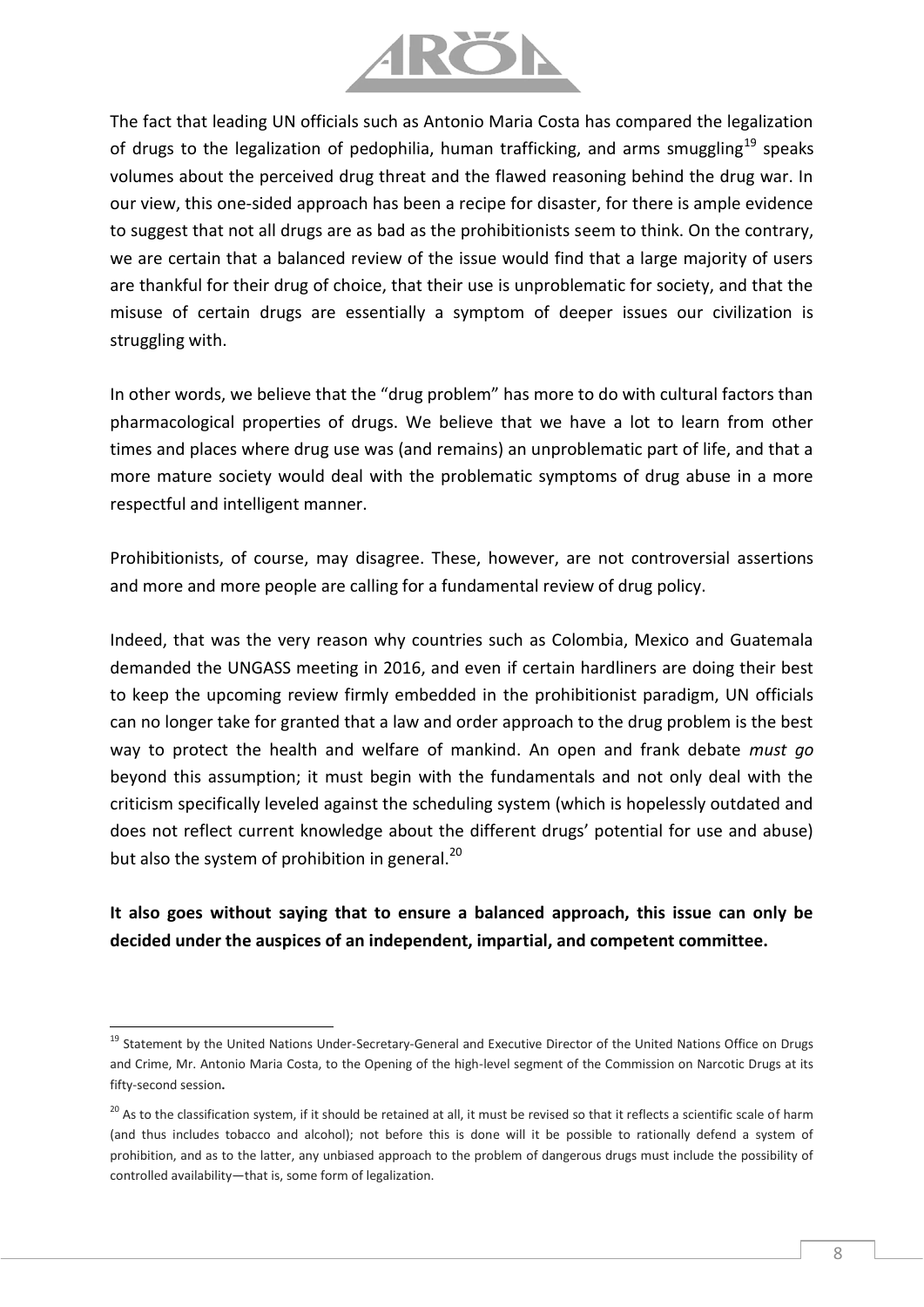

There are too many egos involved—and too much power, prestige, and money at stake—to let prohibitionist agencies with a perceived interest in the status quo review their own policies. There is a wealth of scholars who have documented that the history of drug prohibition is the history of how biased officials have got their way with lies, deceit, misconceptions and false notions of moral superiority—and had reason at any point been allowed to intervene, their fraudulent policies would quickly have been exposed. Hence, to preserve the integrity of future policies, the outcome of UNGASS should be an open investigation where both sides are heard, where all available evidence is considered, where the validity of underlying premises is carefully reviewed, and where human rights considerations and implications are clearly outlined and contextualized.

This proposition is hardly controversial. For even though prohibitionists and abolitionists disagree about the way forward, the importance of ensuring that all aspects of drug policy are addressed in full conformity with the purposes and the principles of the Charter of the United Nations, international law, and the Universal Declaration of Human Rights is something we all, presumably, agree upon. At the very least Heads of State, ministers and government representatives from 132 countries have all confirmed their unwavering commitment to such policies in adopting the *Political Declaration and Plan of Action*, and in the run-up to UNGASS 2016 we have seen every official document highlight the importance of aligning drug policies with human rights commitments. UN officials and others have underscored the need for a people-centered approach, an approach in line with the principles of autonomy, proportionality, non-discrimination, human dignity, solidarity, the rule of law and human rights, and many have also pointed out that a balanced drug policy approach must uphold human rights by devoting special attention to the most vulnerable groups of people. $^{21}$ 

Thus, it is only natural that we begin with this base as our common ground.

 $\overline{a}$ 

After all, we all, presumably, want what is best for society, which would be the most beneficial and least intrusive policy. The purpose of human rights law is to provide us with a standard which ensures that any government policy conforms to this test of reason, and as all UN bodies and member states are duty bound to respect human rights, any opposition to such a fundamental review must be seen for what it is—as a disgraceful effort to sabotage an open and unbiased debate in order to preserve human rights violating doctrines.

These may be harsh words, but for too long have prohibitionists succeeded in holding evidence-based drug policies at bay. It is not too farfetched to say that since its inception,

<sup>21</sup> See for instance *High-level General Assembly Thematic Debate in Support of the Process Towards the 2016 Special Session of the General Assembly on the World Drug Problem*, New York, 7 May 2015.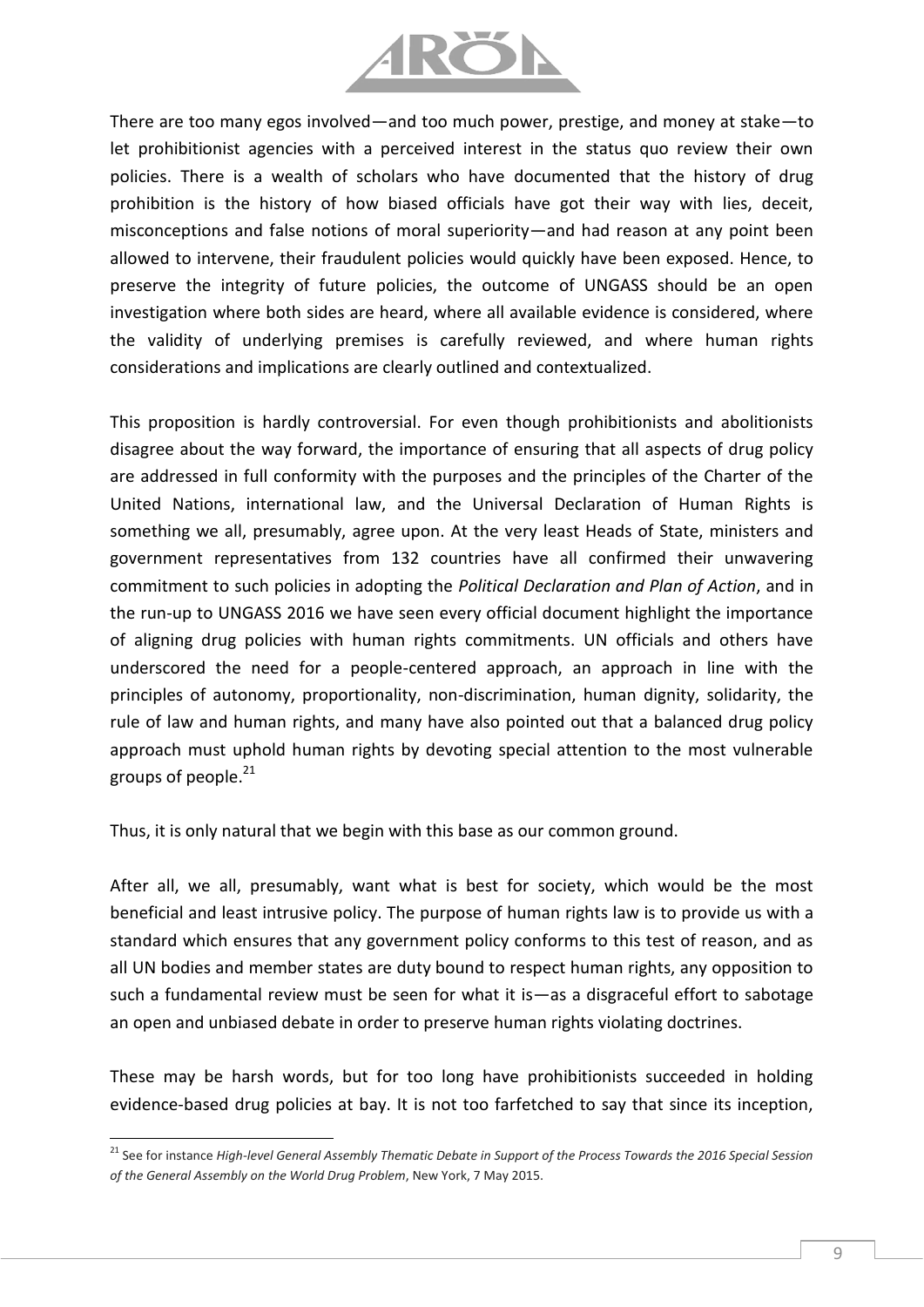

most experts have been opposed to drug prohibition,  $22$  and as part of the preparatory process you have seen drug policy researchers and NGOs point out the unscientific basis of the current scheduling system (among other things referring to the classification of cannabis as "a glaring historical error").<sup>23</sup> These scholars and activists see the status quo as a result of "hardliners' rhetoric, denial, manipulation, selective presentation, misrepresentation and suppression of evidence, selective use of experts, threats to funding, and purging of 'defeatists' from the UN system," $^{24}$  and it is now more than 20 years since the UN Secretary General pointed to civil society's increasing impatience with the bureaucratic institutions who fail to address issues that deeply concern them.<sup>25</sup>

Since then, things have gone from bad to worse, and 17 years after 770 scholars—including more than a hundred judges and professors of law—wrote to the UN Secretary General, complaining about human rights violations in the name of the war on drugs, stating that is causing more harm than drug abuse itself, and asking the UN to initiate a truly open and honest dialogue regarding the future of global drug control policies, we are still waiting for it to manifest.<sup>26</sup>

*No excuse can be found for this*. Even though prohibitionists obviously have a lot invested in the status quo, they cannot continue to ignore the mounting evidence of the fundamental failures of current policies—at least not without subjecting themselves to criminal liability and so, unless your commitment to the UN Charter and the principles of human rights is wavering, we expect you to act on your obligations and recommend to the CND and others that the relationship between the drug control and human rights conventions are properly reviewed at UNGASS 2016.

 $\overline{a}$ 

<sup>22</sup> As professors John F. Galliher, David P. Keys and Michael Elsner stated: *"Since the 1960s, few criminologists or criminal law professors have supported government drug policies. To this day, those setting . . . drug policy continue to ignore expert legal, academic, and medical advice. In the academic community there is now a clear recognition of long-standing patterns of both the ineffectiveness of, and racism inherent in . . . drug law enforcement. Indeed, opposition to contemporary . . . drug control policy has become normative in the academic community."* Galliher, Keys & Elsner, *Lindesmith v. Anslinger: An Early Government Victory in the Failed War on Drugs*, vol. 88 of Journal of Criminal Law and Criminology (1998), p. 681.

<sup>23</sup> Christopher Hallam, Dave Bewley-Taylor & Martin Jelsma, *Scheduling in the International Drug Control System*, Series on Legislative Reform of Drug Policies No. 25, TNI IDPC June 2014. For a comprehensive overview of the scientific research refuting the usual claims made about cannabis, see also International Centre for Science in Drug Policy*, State of the Evidence: Cannabis Use and Regulation*, 2015.

<sup>&</sup>lt;sup>24</sup> Martin Jelsma, *Drugs in the UN system: the Unwritten History of the 1998 United Nations General Assembly Special Session on Drugs*, International Journal of Drug Policy 14, 2003, p. 181. See also ENCOD Statement to UN CND, December 2014.

<sup>25</sup> Martin Jelsma, *Ibid*, p. 183

<sup>&</sup>lt;sup>26</sup> See Public Letter to Kofi Annan, June 1, 1998 at [http://www.drugpolicy.org/publications-resources/sign-letters/ungass](http://www.drugpolicy.org/publications-resources/sign-letters/ungass-public-letter-kofi-annan)[public-letter-kofi-annan.](http://www.drugpolicy.org/publications-resources/sign-letters/ungass-public-letter-kofi-annan)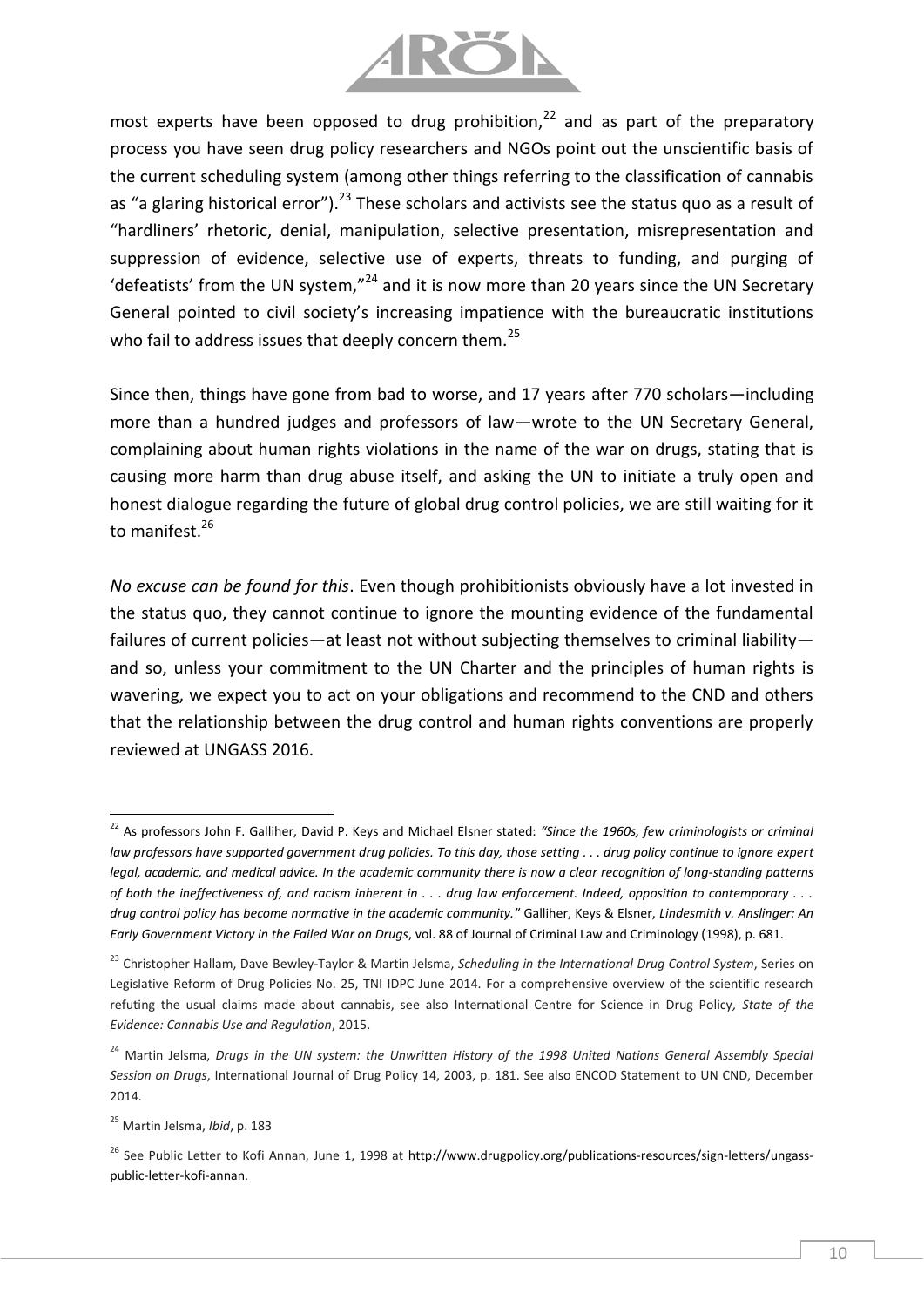

In a debate where opinions and stances are so divergent and polarized this can help us all move forward, and insofar as we all agree that the future of drug policy must be evidencebased, that it must be possible to defend in principle, and that the way forward (whatever it may be) must be in compliance with the UN Bill of Rights, this will be a useful starting point. Our catalogue of rights, after all, is clearly defined, and building as it does on principles of proportionality, equality, justice, and non-arbitrariness, it should be easy enough to check whether or not current policies are in compliance with human rights law.

#### *THE HUMAN RIGHTS ISSUE*

However, looking at UN officials comments on drug policy and its relationship to human rights, it seems clear that there is some confusion as to how exactly the human rights issue relates to drug policy. We would like to clarify this by emphasizing that the human rights conventions *do not only* protect drug users from torture and capital punishment. They protect *all people* against arbitrary, disproportional, dysfunctional and discriminatory government interference with their lives, and they establish certain criteria that *all laws* must comply with.

To understand how these criteria invalidate the drug law, we must remember that the fundamental premise from which all else follows is that the individual is to have as much freedom, self-determination and responsibility as practically possible. In order to justify any limitation on our freedoms, therefore, the State must prove that "just requirements of morality, public order and the general welfare" necessitate it.

This means that our officials must demonstrate that the law satisfies the tests of legality, necessity, reasonableness and legitimate purpose. To succeed in this endeavor, they must show that the separation between licit and illicit drugs makes sense and that they have good reasons for criminalizing illicit drug users. The only way they can do this is by first demonstrating in specific fashion the precise nature of the threat (i.e. the illicit drugs). Then they must show that the drug law is necessary to combat this threat; that it is effective in doing so; and that it at the same time preserves the interests of the individual and society. Among other things, this means that the prohibition not only must be effective in curbing the supply and demand of the illicit drugs, but that it must be *the least intrusive* instrument amongst those which might achieve a protective function. *All these criteria must be met*, for only in doing so can the prohibitionists demonstrate that the law strikes a fair balance between the rights of the individual and the interests of the community.

**This is the essence of the test of reason, and if the State fails to show that the drug law meets these criteria, then we are dealing with an arbitrary, disproportionate and**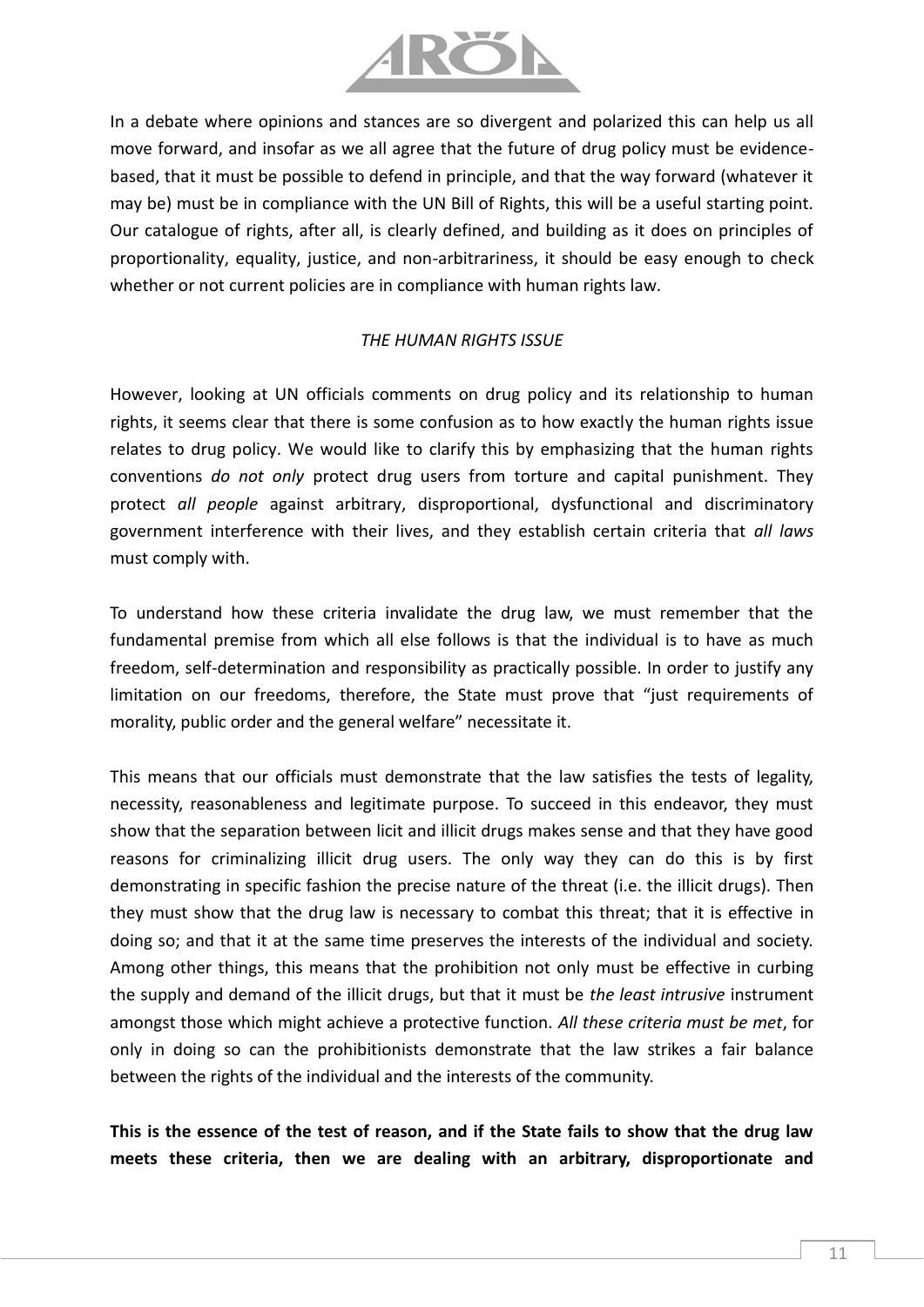

#### **discriminatory practice—and we have a clear violation of our catalogue of rights.**

It must be made perfectly clear that this is an issue our officials have not previously considered. One reason for this is that when these policies came into being, the situation pertaining to the illicit drugs was manifestly different and we didn't know enough about drugs or the consequences of prohibition to put two and two together and challenge the law from this perspective.

Half a century later, however, we know better. We have learned that whether we are talking about licit or illicit drugs, there are the same supply and demand mechanisms in effect and the same varying patterns of use, and we have learned that alcohol and tobacco, each in their own way, are the worst of all drugs for society and users alike. Not only that, but we have also discovered that the degree of criminalization has little to no influence on the user population; that the problems generated by prohibition (organized crime, corruption, violence, disease, deaths by overdose, etc.) are worse than the problems caused by the drugs themselves; and that a health-oriented approach, like the one we have for alcohol, is a much more sensible solution to the drug problem.

In other words, as we have wised up, we have learned that the idea of prohibition is built on a series of faulty premises, prejudices that can be traced back to a massively overblown enemy image and the moral panic that follows. And when we take into account that (1) the separation between licit and illicit drugs is nonsensical and (2) that less invasive—and more prudent—means than the law-and-order approach are available, we also have a sound basis for arguing that today's policies are incompatible with key human rights standards and principles.

After all, we have just seen that the equality principle protects us against discriminatory practices, while the proportionality principle defines certain criteria that all laws must comply with in order to be compatible with our catalogue of rights. And as most experts on drug policy agree that (1) the separation between licit and illicit drugs makes no sense and (2) that a health-oriented approach, like the one we grant the users of alcohol and tobacco, is a much more sensible solution to the drug problem, it seems clear that we are dealing with a violation of the equality principle. Furthermore, because these policy analysts also agree that (3) drug prohibition can never achieve its goal of a drug free world; (4) that there are less invasive means available, more fit to minimize the harms caused by drug use; and (5) that the harms associated with prohibition far outweigh the harms caused by drug use, it also seems clear that drug prohibition is incompatible with the principle of proportionality.

### **This being so, we can—should the prohibitionists not prove otherwise—conclude that we are dealing with a human rights violation.**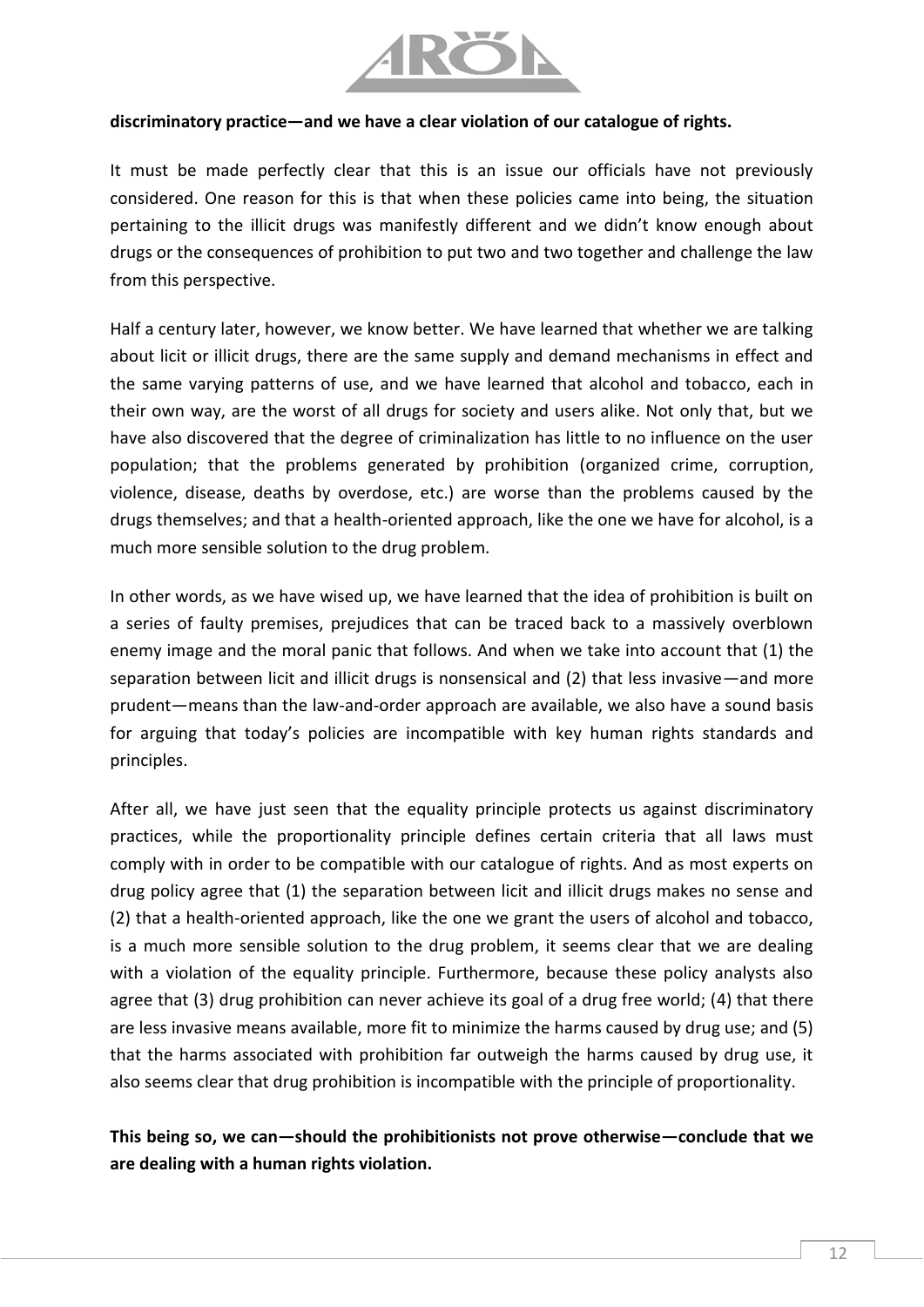

Prohibitionists, of course, are likely to disagree. They build their analyses from the opposite set of premises, and in their minds they have good reasons for treating drug users differently than alcohol users. Be that as it may. They are free to prove the superiority of their policy to an independent, impartial and competent commission—and this is what we expect you to recommend at UNGASS 2016.

No less will suffice, as this issue can only be resolved by going beyond mere contentions.

If the prohibitionists' reasoning is confirmed by the factual picture, they have nothing to fear—no prestige, money, and power will be lost. Instead they will have the opportunity to once and for all prove that their policy is a valid and honest approach to the problems associated with drug abuse, and that the majority of commissions and drug policy experts who has looked into this issue before them are wrong in their criticisms. As this criticism is constantly increasing, this should be a most welcome treat, allowing prohibitionists to silence all opposition and continue their crusade, having proved that theirs is a righteous cause.

However, if this commission should conclude that the drug reform activists' reasoning are better aligned with the factual reality, this would not only prove that the logic behind prohibition is retarded and that the punitive paradigm clearly is incompatible with the provisions of the international drug control treaties (which is to protect the public health and welfare); it would also mean that *drug prohibition itself* violates fundamental principles of human rights, and that our officials are duty bound to cease their persecution of all drug law violators.

Now, this little summary may be not be sufficient to convince those UN officials who are most dedicated to the prohibition ideology, and to further clarify the situation you hereby receive a copy of *To End a War.* In case any of the allegations above seem dubious or unfounded, we invite you to read this book as it will tell you everything you need to know: (1) it elaborates on why our drug policies are incompatible with human rights; (2) it specifies which articles in the UN International Bill of Human Rights that proves a violation; and (3) it also enlarges on our civil servants' obligations in this situation.

You can also, if you want to learn more about all this, visit our website at www.arodpolicies.org. In the reading room section you will find an abundance of scholarly works that support the factual picture as summarized by *To End a War*, and as you can see there are many drug policy experts and professors of law who will conclude that drug prohibition represents a discriminatory, arbitrary, and disproportional practice.

*We would like to emphasize that if this is so, then there can be no doubt that we are dealing with a gross violation of human rights*. The purpose of human rights law is to protect us from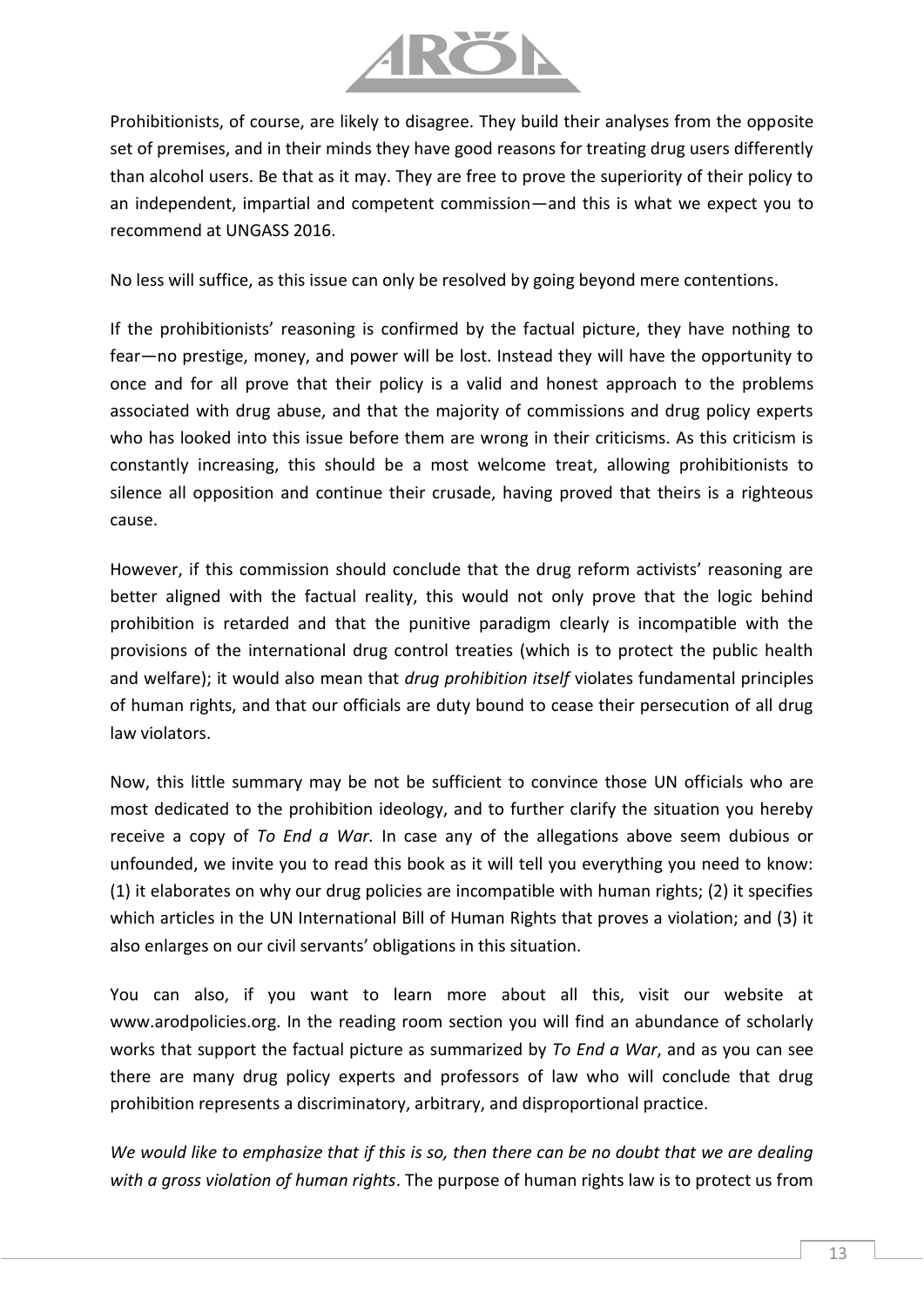

such practices, and so we ask the High Commissioner to do what you can to ensure that our drug policies' relationship to the human rights conventions is properly reviewed.

In this regard, you have a special responsibility to the world community for several reasons: (1) because the United Nations was instrumental in the process of establishing the international framework for drug prohibition; (2) because the UN drug control conventions, the essence of this framework, have proven to be the result of misguided assumptions and erroneous beliefs; (3) because the irrational persecution of drug law violators and the destructive side-effects of prohibition are becoming more obvious each day, making the relationship between these conventions and the human rights conventions increasingly disputed; (4) because several U.S. states, in obvious tension with the international drug control treaties, have legalized recreational cannabis use, and more can be expected to follow; (5) because UN member states like Uruguay also have a regulated cannabis market, and because more countries are thinking along the same lines; (6) because there is increasing tension between such regimes and more punitive oriented ones (as evidenced by the fact that the INCB and other prohibitionist agencies have already made clear their view that such regimes are in breach of their treaty obligations); (7) because this tension can only be satisfactorily resolved by looking at the drug control conventions' relationship to the human rights conventions; (8) because the United Nations' raison d'être is to protect fundamental principles of human rights, to secure the advancement of human rights law, and to ensure that human rights conventions are respected; (9) because the reputation of the UN as a benevolent organization depends on your actions; and (10) because officials at the Office of the High Commissioner do not only have a reputation to uphold, but also a duty to comply with the rule of law.

As UNGASS 2016 now draws near, we therefore ask that you consider very carefully your obligations to the UN Bill of Rights and get your priorities straight. With Resolution 57/5, the CND has taken upon itself to take all possible measures to ensure an adequate, inclusive and effective preparatory process for the special session, and it has asked the General Assembly to reaffirm that, at its special session on the world drug problem in 2016, it will address substantive issues on the basis of the principle of common and shared responsibility and in full conformity with the purposes and principles of the Charter of the United Nations, international law and the Universal Declaration of Human Rights.

## **This can only be done by giving the problematic relationship between drug prohibition and human rights law full attention.**

We suggest therefore that you look into the information hereby received, share it with other relevant UN entities and inter-governmental organizations, and present a proposal to the CND strongly recommending that the question of our drug laws' compatibility with human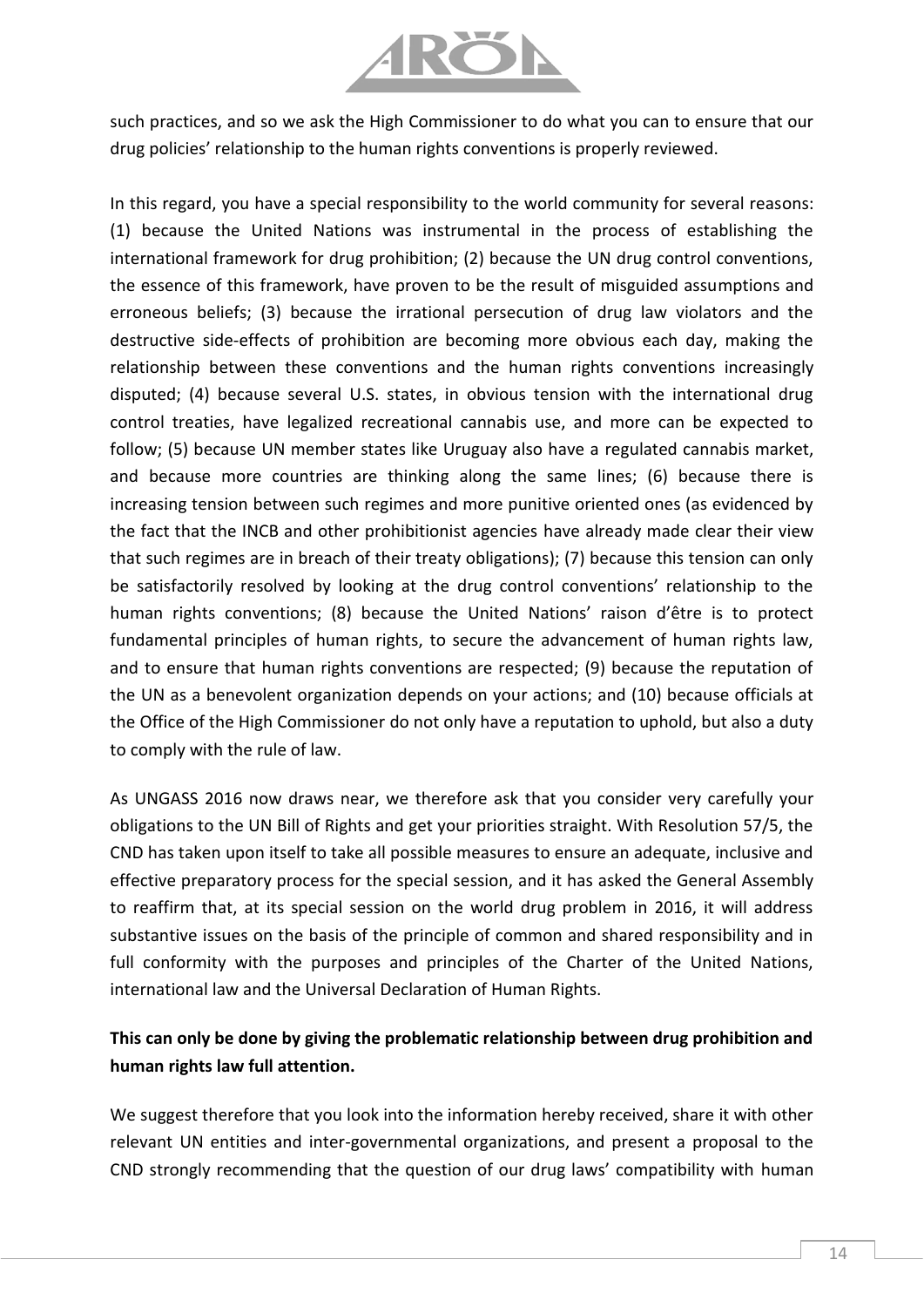

rights law becomes the focus of the debate. Failure to do so will represent a breach of your obligations to human rights, the rule of law and humanity, as all other matters are subordinate to this issue and any sensible discussion on the future of drug policy must begin by an effort by prohibitionists to answer the questions raised by the rights-oriented debate.

#### *QUESTIONS WE WANT ANSWERED*

Some of the questions raised by the rights-oriented debate are discussed above in general terms, but our organization has articulated four specific questions that must be answered to the satisfaction of an impartial, independent and competent commission in order for drug prohibition to be found compatible with human rights law. Provided that our civil servants recognize the rights-oriented debate, these questions are basically the same, and can, using marijuana as an example, be stated like this:

• Whereas all comparisons of the problems associated with marijuana and legal drugs like alcohol and tobacco demonstrate that the legal ones are more harmful to users' health and more destructive to us as a society: *How will you defend present policies? How can you, without building your drug policy on a discriminatory practice—and thus violate the principle of equality—argue in favor of a health-oriented approach toward alcohol users and a continued criminalization of marijuana users?*

• Whereas there is the same supply and demand factors involved when it comes to marijuana and other drugs like alcohol and tobacco, and whereas the different groups of drugs also have the same varying patterns of use associated with them: *How will you justify the persecution and the demonization of the drug law violators? What sort of crimes against his fellowmen has a* marijuana *producer, transporter or seller committed that an alcohol producer, transporter or seller has not?*

• Whereas virtually all of the world's leading drug policy scholars are in agreement that the drug laws have had worse consequences for society in general and users in particular than the drug use itself would have had, and whereas more and more organizations and commissions publish reports that confirm the same: *How will you, from the growing evidence base that suggests the cure (marijuana prohibition) is worse than the disease (marijuana use) defend current policies as measured against the principle of proportionality?*

• Whereas a majority of drug policy experts agree that there was a moral panic behind the outlawing of marijuana; whereas these professionals acknowledge that its current classification makes no sense; whereas scholarly works such as James Ostrowski's *Answering the Critics of Drug Legalization,* Douglas Husak's *Drugs and Rights,* and David A.J. Richards' *Sex, Drugs, Death, and the Law* have thoroughly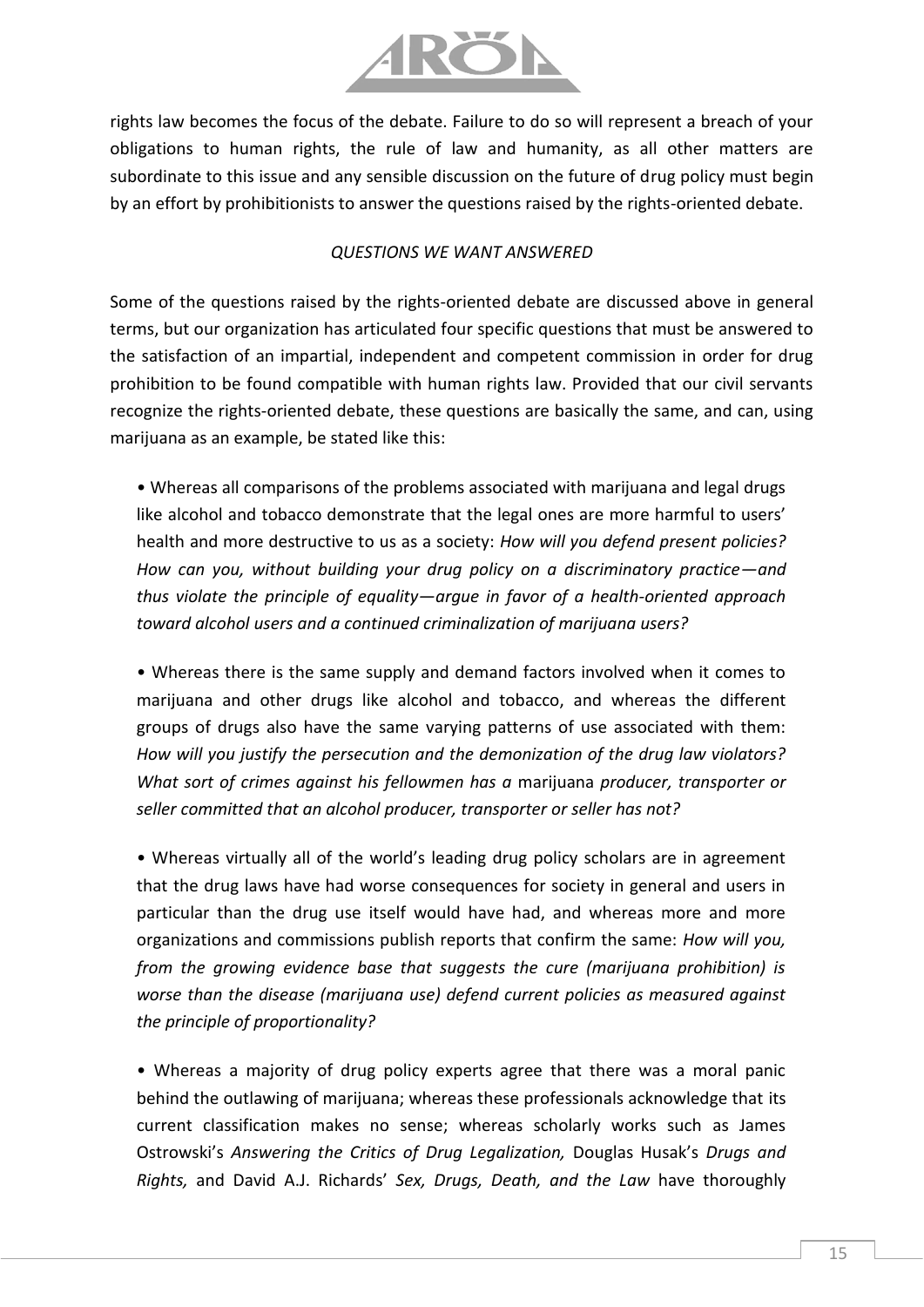

refuted the traditional arguments in favor of criminalization; whereas scholars such as Eva Bertram, Morris Blachman, Kenneth Sharpe and Peter Andreas have documented fatal flaws in the strategy of prohibition that cannot possibly be remedied; whereas an independent, impartial, and competent tribunal (the Cannabis-tribunal in the Hague, 2008) has already qualified the prohibitionist argument as "based on fallacies" and "absolutely worthless", and whereas the drug laws thus seem to build their credibility on a series of faulty premises: Considering the fact that the enemy image of marijuana has proven vastly exaggerated; considering that the separation between the licit and illicit substances has proven an arbitrary divide; considering that that the evidence is increasingly clear that the drug laws have failed in reducing their supply and demand; considering that American, as well as European decriminalization experiments have shown a health-oriented approach to be more successful in dealing with the harms caused by drug use; considering that the cure has proven worse than the disease to the degree that the harms caused by prohibition now have become so enormous that they threaten to undermine the very fabric of our society; considering that paternalistic and moralistic arguments have failed, and considering that you can no longer justify prohibition on the basis that (1) it suppresses different types of crime, (2) that it protects our youth and the wellbeing of society, (3) that drug abuse has substantial economic and social costs, (4) that marijuana use is intrinsically immoral and degrading in nature, (5) that its use is self-destructive, dangerous and may cause a variety of harms, including physical injury, addiction and death, (6) that it is a gateway drug, (7) that its use is not a victimless crime since it causes harm to others, and (8) that we do not know the consequences of legalization: *All this considered, what compelling reasons can there be for prohibition, and in what way are its means tailored towards its explicitly stated ends?<sup>27</sup>*

These questions summarize the essence of the rights-oriented debate, and if drug prohibition really is compatible with human rights law, then it should be easy enough for prohibitionists to answer them.

So far, however, no one has been interested in doing so. As a matter of fact, prohibitionists in government and elsewhere have gone out of their way to ignore the implications of the rights-oriented debate; some have even gone so far as to suggest that drug users are exempt from the human rights conventions, and those among our civil servants who wish to continue this trend must invalidate this chain of reasoning and answer the following question:

l

<sup>27</sup> Source references and documentation for all these allegations are found in *To End a War*.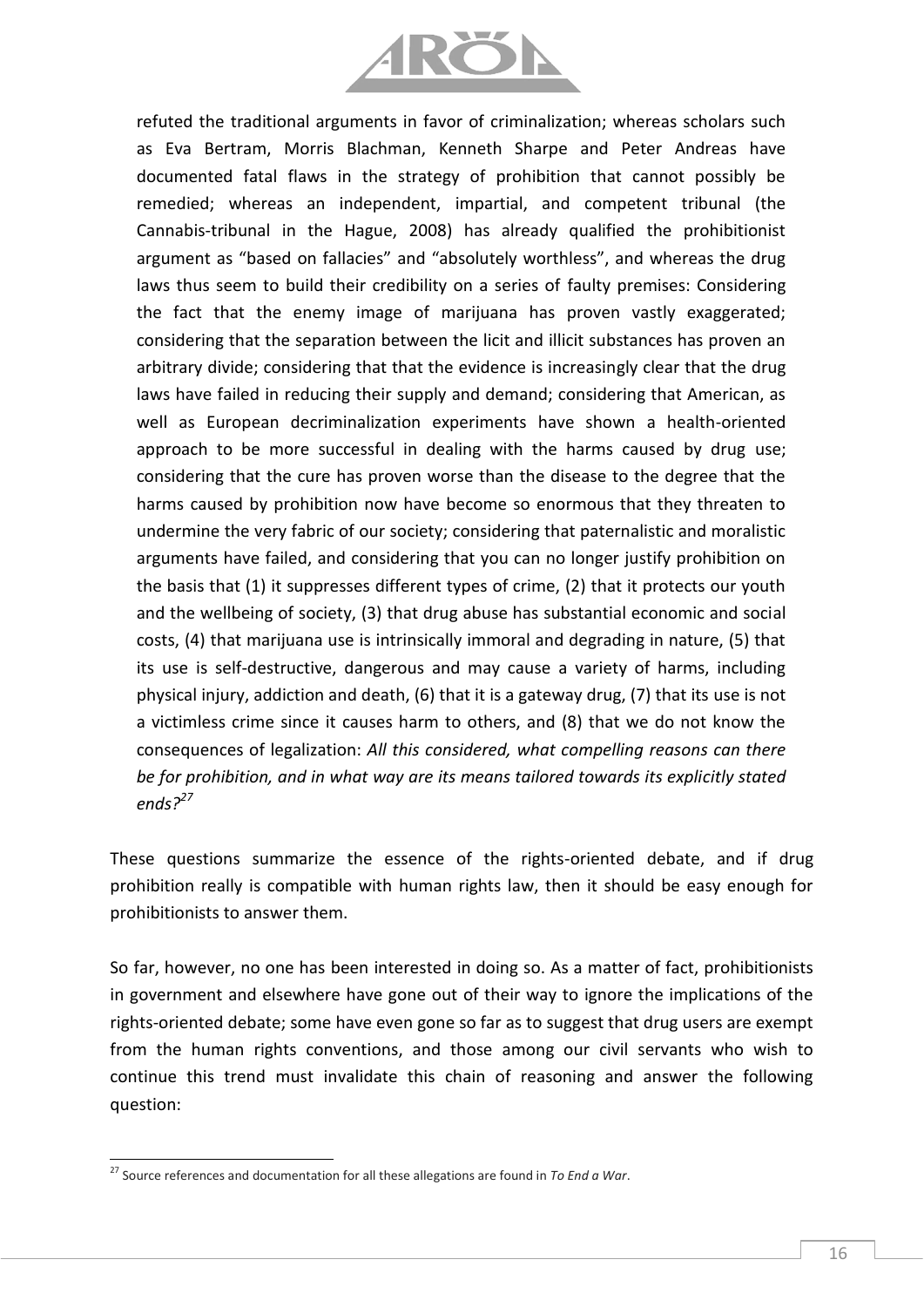

• Whereas the fundamental principle from which our system of law follows is that the individual is to have as much freedom, responsibility, and self-determination as absolutely possible (that is, as compatible with a similar right and freedom of others); whereas to whatever degree our rights and freedoms shall be restricted weighty societal considerations must necessitate such actions (that is, they must be required for the protection of the general welfare and the purpose of securing due recognition and respect for the rights and freedoms of others); whereas the purpose of human rights law is to see to it that this is so and to protect the individual from undue, unjust, and arbitrary interferences; whereas at the core of the human rights conventions we therefore find certain legal principles, principles that are derived from the Wholeness concept, are mirrored in all humanitarian values, and bring together constitutional law, social contractarian thought and moral theory; whereas the articles of the conventions are the result of these principles and established to promote them so that their light can shine forth as we mature as a society towards greater levels of understanding; whereas these conventions thus is established to ensure to all people, *without distinction of any kind*, protection against discriminatory, unjust, arbitrary and disproportional practices; whereas this obviously includes the world's 200-300 million drug users, and whereas the objective of human rights law therefore is to secure *also to them* the rights and protections recognized in the human rights conventions: Considering that you undertake to strive for the advancement and observance of the rights and protections recognized in these conventions; considering that the principles you have a duty to promote and protect establish certain criteria that our system of law must be in accordance with in order to be lawful; considering that the abolitionists have assembled overwhelming evidence that the drug laws, as measured against these criteria, are found wanting; considering that these laws' societal function and consequence has been so devastating that they fulfill the criteria as gross human rights violations and crimes against humanity; considering that abolitionists have presented documentation that legal scholars and drug policy experts around the world have concluded the same; considering that former officials of such stature as UN Secretary General and High Commissioner for Human Rights are among the people who have attested to this factual picture; considering that you have been presented with four questions that must be answered to the satisfaction of an independent, impartial and competent tribunal if these scholars' and experts' conclusions are to be refuted; considering that the prohibitionist regime has never been submitted to the test of reason and that our officials hitherto have refused to respond to these questions; considering that *the rule of law demands that they be answered*, but that every official so far confronted with the matter has flouted his duties and denied us our right to an effective remedy; considering that up to 300 million drug users therefore are without the protection of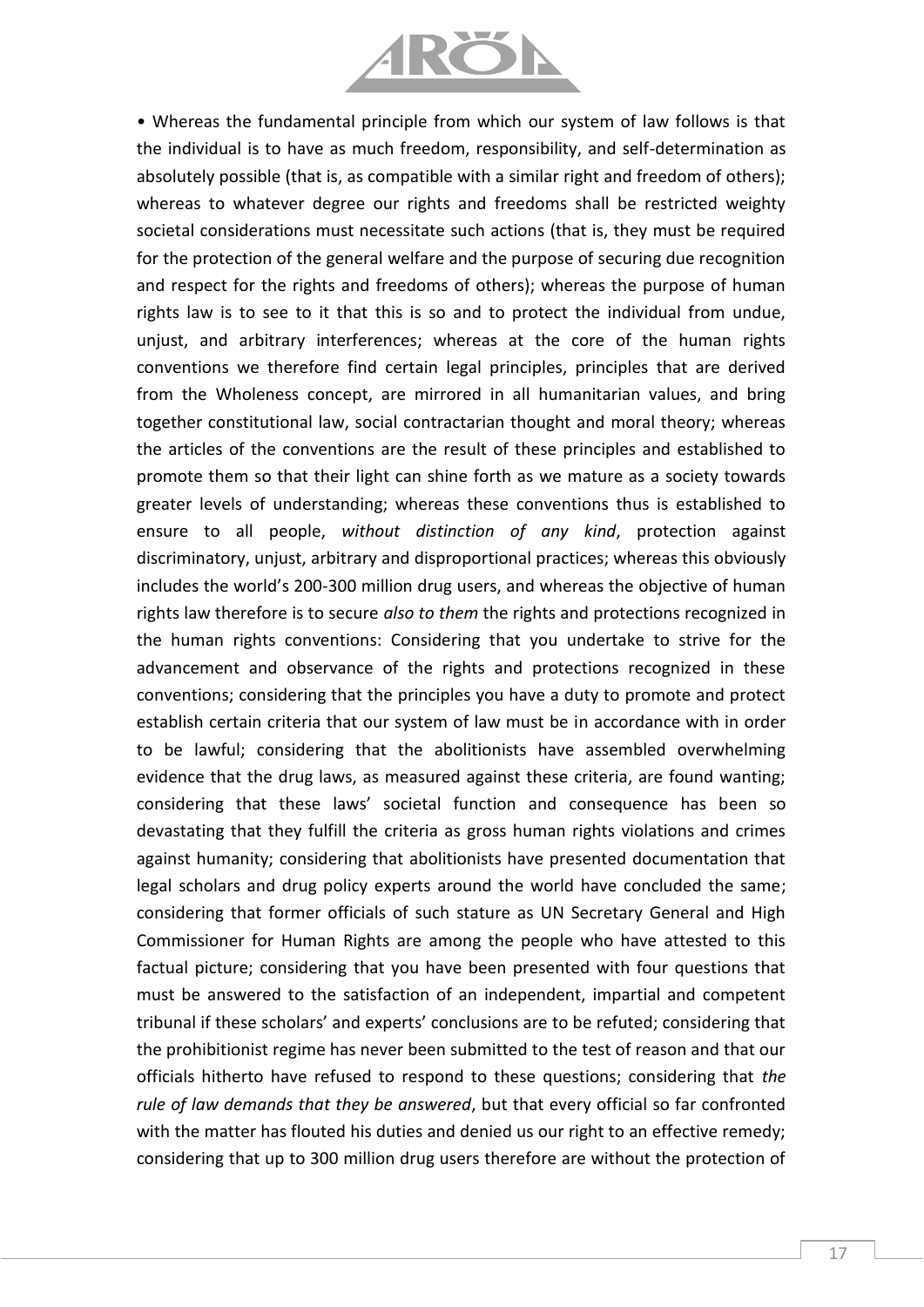

human rights law and considering that the validity of the social contract and your credibility as civil servants now depends on the degree to which you take the promotion and observance of human rights law seriously; considering that your responsibility not only to the world's drug users, but humanity at large, the rule of law, and the human rights conventions you have a duty to protect and promote is clear; considering that objectively speaking there is no doubt that the abolitionists' concerns are valid and that in order to protect the integrity of the principles at the heart of the conventions you therefore need to see to it that human rights law rules supreme, that the matter is properly reviewed, and that these questions are satisfactorily answered; considering that if you fail to do so without adequately addressing the issues raised herein—that is, explaining *wherein* this chain of reasoning you disagree and/or *what more* corroboration we need to substantiate our contentions—it will become evident that your opposition to drug reform is blind; that it is motivated by ignorance and ignoble ambitions and that you are misusing your authority in an attempt to arrest the development of human rights rather than advance it; considering that in doing so you are, in effect, an enemy of all things good and decent, standing shoulder to shoulder with gangsters and war profiteers against the rule of law and the interests of the human race, and that you rightfully can be persecuted as a willful participant in crimes against humanity: *All this considered, how will you explain your reasons for maintaining that the principles of human rights*  law do not apply to our drug laws? How will you explain your position and your *rationale that the drug users somehow are exempt from a catalogue of rights that is inherent to every human being and that we are all supposed to enjoy?*

*This is the great challenge facing prohibitionists*, and should you find any civil servant, in the UN or elsewhere, insistent upon maintaining the status quo, then they must confront the rights-oriented debate head on and answer these questions to the satisfaction of an independent, impartial, and competent tribunal. The importance that they do cannot be overstated, for *only by answering these questions can they stand their ground; only by doing so can they show us that current policies are compatible with human rights; only by doing so can they assure the world's drug users that their rights are respected; and only by doing so can the State present itself as an adherent to the rule of law.*

Now that you are informed of this matter, your duties to international law are incontrovertible; *To End a War* expands on this bit, and as a representative of the world's drug users and human rights defenders we call upon you to take our catalogue of rights seriously.

It goes without saying that future drug policies must have a solid, rationally based foundation and addressing the questions raised by the rights-oriented debate is the only way